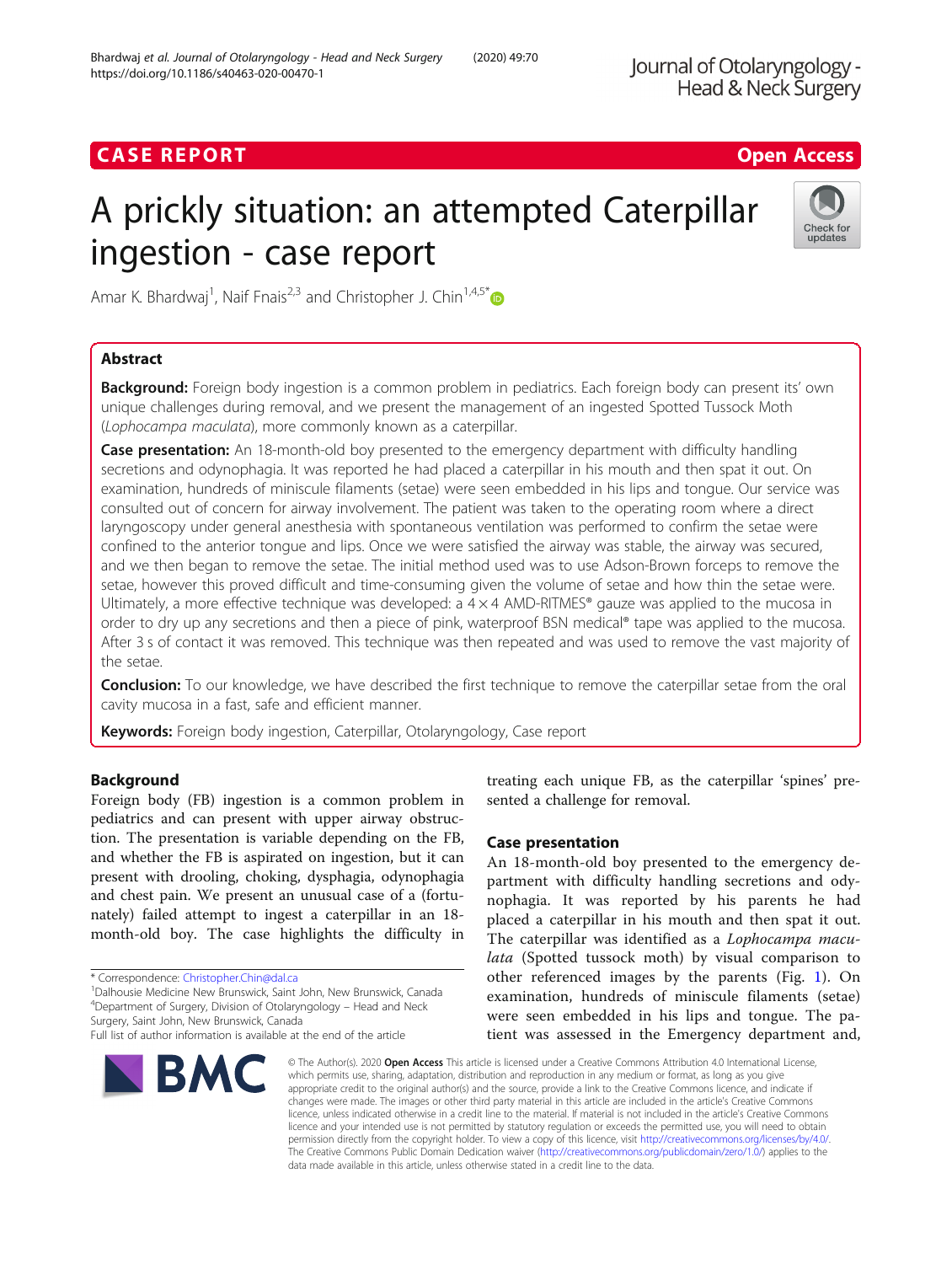because of the difficulty handling secretions, Otolaryngology- Head and Neck Surgery was consulted.

Upon initial assessment, the patient was drooling significantly but there was no stridor or dysphonia heard. The anterior tongue, buccal mucosa and lips were coated in setae (Fig. 2). It was decided the patient should be examined in the operating room to rule our laryngeal/hypopharyngeal involvement, and to remove the setae. The patient was taken to the operating room. After induction of general anaesthesia with spontaneous ventilation, direct laryngoscopy was performed to assess the upper airway and oropharynx. There was no evidence of setae in the oropharynx or

larynx and it was confirmed the setae were confined to the anterior tongue and lips, with no evidence of upper airway edema. Once we were satisfied the airway was stable, the airway was handed back to the anesthesia service and secured via endotracheal intubation.

At this point, we began the removal of the setae from the patient's lip, tongue and buccal mucosa. The initial method used was to use Adson-Brown forceps to remove the setae, however this proved difficult and time-consuming given the large volume and how fine the setae were. Ultimately, a more effective technique was developed: a  $4 \times 4$  AMD-RITMES<sup>®</sup> gauze was applied to the mucosa in order to dry up any secretions and then a piece of pink, adhesive waterproof BSN medical® tape was applied to the mucosa. After approximately 3 s of contact, the tape was removed. This technique was then repeated and was used to remove the majority of the setae. It should be noted that not all small filaments were removed, with a few left embedded in the mucosa and within the tongue papillae, as these were quite difficult to extract. The patient was then reversed from general anesthesia, extubated and transferred to the post-anesthesia care unit in stable condition. The child was admitted overnight to observe for any potential complications such as delayed systemic toxicity. The patient was discharged the following day with no further issues.

#### **Discussion**

Ingested foreign bodies are a common clinical problem primarily seen in children; 56.6% of patients are between 1 and 3 years of age [\[2](#page-2-0)]. The most common site for a foreign body to get stuck is the hypopharynx, particularly at the cricopharyngeal sphincter [\[2](#page-2-0)].



<span id="page-1-0"></span>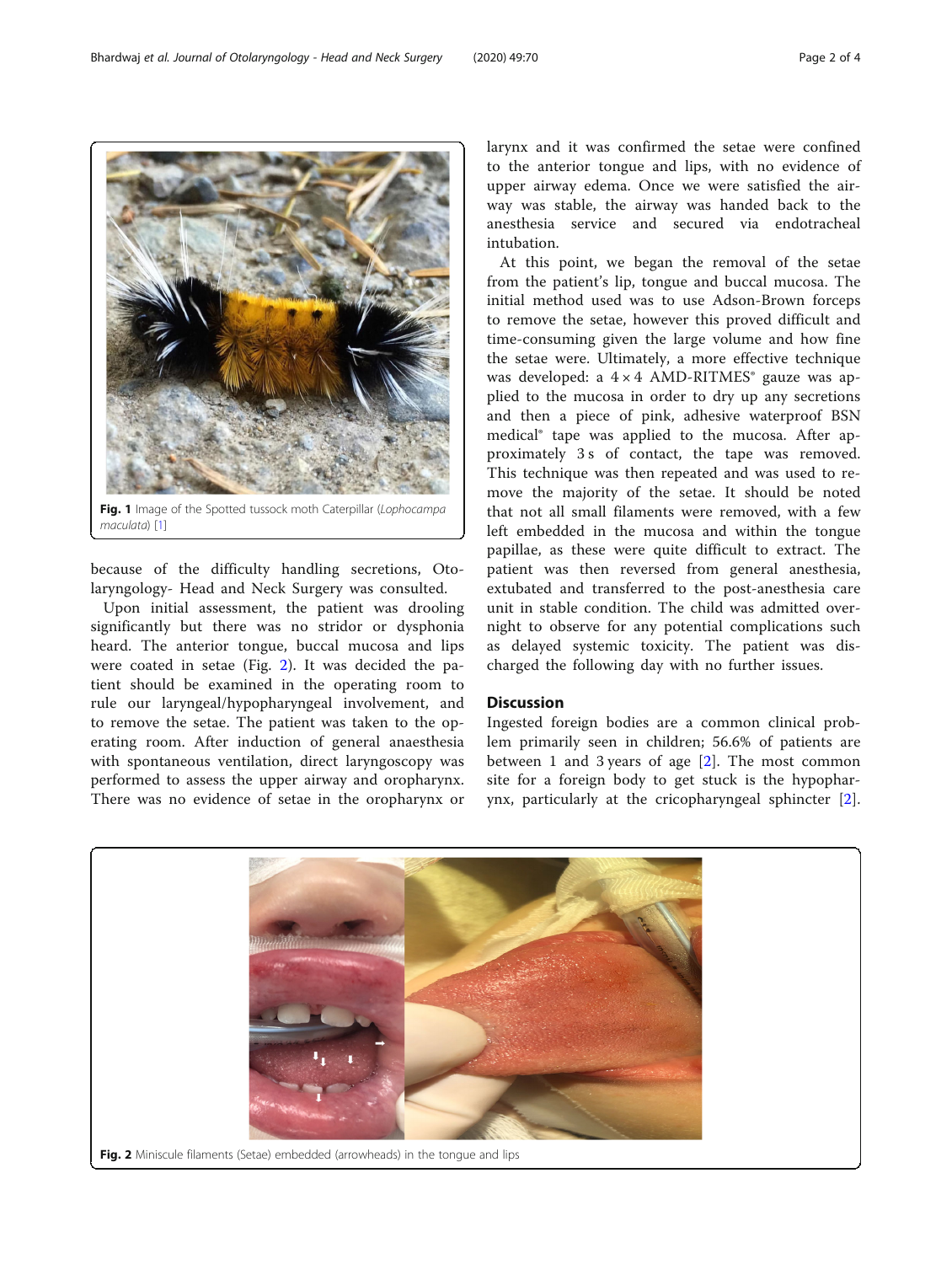<span id="page-2-0"></span>The foreign body presented in this case is a wellknown insect: The Caterpillar, with over 150,000 different species described [3]. In Canada, namely, New Brunswick, there are 1593 described variants [3], some of which are poisonous. On appearance, caterpillars have spines and hair like structures on their exterior. In some species, it serves as a defence mechanism and the hairs (setae) and spikes can sting their foe, leading to adverse reactions in the recipient, mainly cutaneous reactions, include dermatitis and lo-

calized reactions.

Lepidopterism (the general term which refers to the toxic effects of caterpillars) leads to clinical signs that vary from urticarial wheels to conjunctivitis, pharyngitis, malaise, and rarely, anaphylactic reactions [4]. Therefore, minimizing exposure to the setae in the oral cavity and oropharynx is important in these cases. To our knowledge, this is the first reported case of oral cavity exposure to the Lophocampa maculata species, and we have reported on a method to remove the setae atraumatically in this location. While tape has been used anecdotally to remove the setae from the skin, in the oral cavity the saliva makes it considerably less effective, unless the mucosa is dried first with gauze.

There are toxic strains of caterpillars to be aware of, namely the Hickory tussock (Lophocampa caryae) and Io moth caterpillar (Automeris io). The Hickory tussock moth caterpillar has a characteristic row of black tufts that are responsible for the caterpillar's toxicity along with white hairs along its side. Envenomization occurs when the recipient presses their hairs that release toxins such as proteolytic enzymes, histamine and other pro inflammatory substances [5]. The Io moth caterpillar (Automeris io) has a pale yellow to green color with red true legs and prolegs. These caterpillars release their venom from the tips breaking off when they penetrate skin leading to subsequent irritation. In our case, there was a risk of venom release with subsequent airway edema, and potentially, critical airway obstruction. Therefore, it was imperative to quickly evaluate and secure the airway. Balit et al. have described in a report pertaining to the cutaneous manifestations of the white-stemmed gum moth that attempted removal of all setae is near impossible, non-essential and time consuming [\[6](#page-3-0)]. Another case report describes an anaphylactic reaction to the Lophocampa maculata species with cutaneous manifestations [[7\]](#page-3-0). The patient's anaphylactic reaction manifested with an acute development of diffuse urticaria along with progressive dyspnea [\[7](#page-3-0)]. To our knowledge, this is the first reported case of oral cavity exposure to the Lophocampa maculata species, and we have reported on a method to remove the setae atraumatically in this location. While tape has been used anecdotally to remove the setae from the skin, in the oral cavity the saliva makes it considerably less effective, unless the mucosa is dried first with gauze.

#### Conclusion

Following potential ingestion of a caterpillar, the setae embedded in the oral mucosa should be removed in order to minimize potential complications. To our knowledge, we have described a novel technique to remove the caterpillar setae from the oral cavity mucosa in a fast, safe and efficient manner. The use of adhesive waterproof tape, preceded by application of gauze to dry up the mucosa to allow good contact, allowed for timely removal of caterpillar filaments.

#### Authors' contributions

All authors wrote, reviewed, and edited the manuscript. CJC and NF proposed the idea for this report. The authors read and approved the final manuscript before submission. CJC and NF were involved in the intervention and management of the patient.

#### Funding

The authors declare that there is no funding to disclose.

#### Availability of data and materials

Not applicable.

#### Ethics approval and consent to participate

Ethics approval was obtained from the Institutional Research Ethics Board of the Saint John Regional Hospital (approval waived). Consent was obtained from the patient's mother in writing.

#### Consent for publication

Consent was obtained from the patient's mother for this case report.

#### Competing interests

The authors declare they have no competing interests.

#### Author details

<sup>1</sup>Dalhousie Medicine New Brunswick, Saint John, New Brunswick, Canada. <sup>2</sup> Department of Otolaryngology- Head and Neck Surgery, McGill University, Montreal, Quebec, Canada. <sup>3</sup>Department of Otolaryngology- Head and Neck Surgery, King Saud University, Riyadh, Saudi Arabia. <sup>4</sup> Department of Surgery Division of Otolaryngology – Head and Neck Surgery, Saint John, New Brunswick, Canada. <sup>5</sup>Department of Surgery, Division of Otolaryngology -Head and Neck Surgery, Dalhousie University, Halifax, Nova Scotia, Canada.

#### Received: 26 May 2020 Accepted: 21 September 2020 Published online: 29 September 2020

#### References

- 1. The BiodiversO'Fists. A spotted tussock moth Caterpillar, Lophocampa maculata. Instagram. 2018; Available from: [https://www.instagram.com/p/](https://www.instagram.com/p/BnSa_jVFzdz/) [BnSa\\_jVFzdz/](https://www.instagram.com/p/BnSa_jVFzdz/).
- 2. Awad A, Eltaher M. ENT foreign bodies: an experience. Int Arch Otorhinolaryngol. 2017;22(02):146–51.
- 3. Pohl GR, Landry J-F, Schmidt BC, Dewaard JR. Lepidoptera of Canada. ZooKeys. 2019;819:463–505.
- 4. Müller CSL, Tilgen W, Pföhler C. Caterpillar dermatitis revisited: lepidopterism after contact with oak processionary caterpillar. BMJ Case Rep. 2011;2011: bcr0320113967.
- 5. Villas-Boas IM, Bonfá G, Tambourgi DV. Venomous caterpillars: from inoculation apparatus to venom composition and envenomation. Toxicon. 2018;153:39–52.